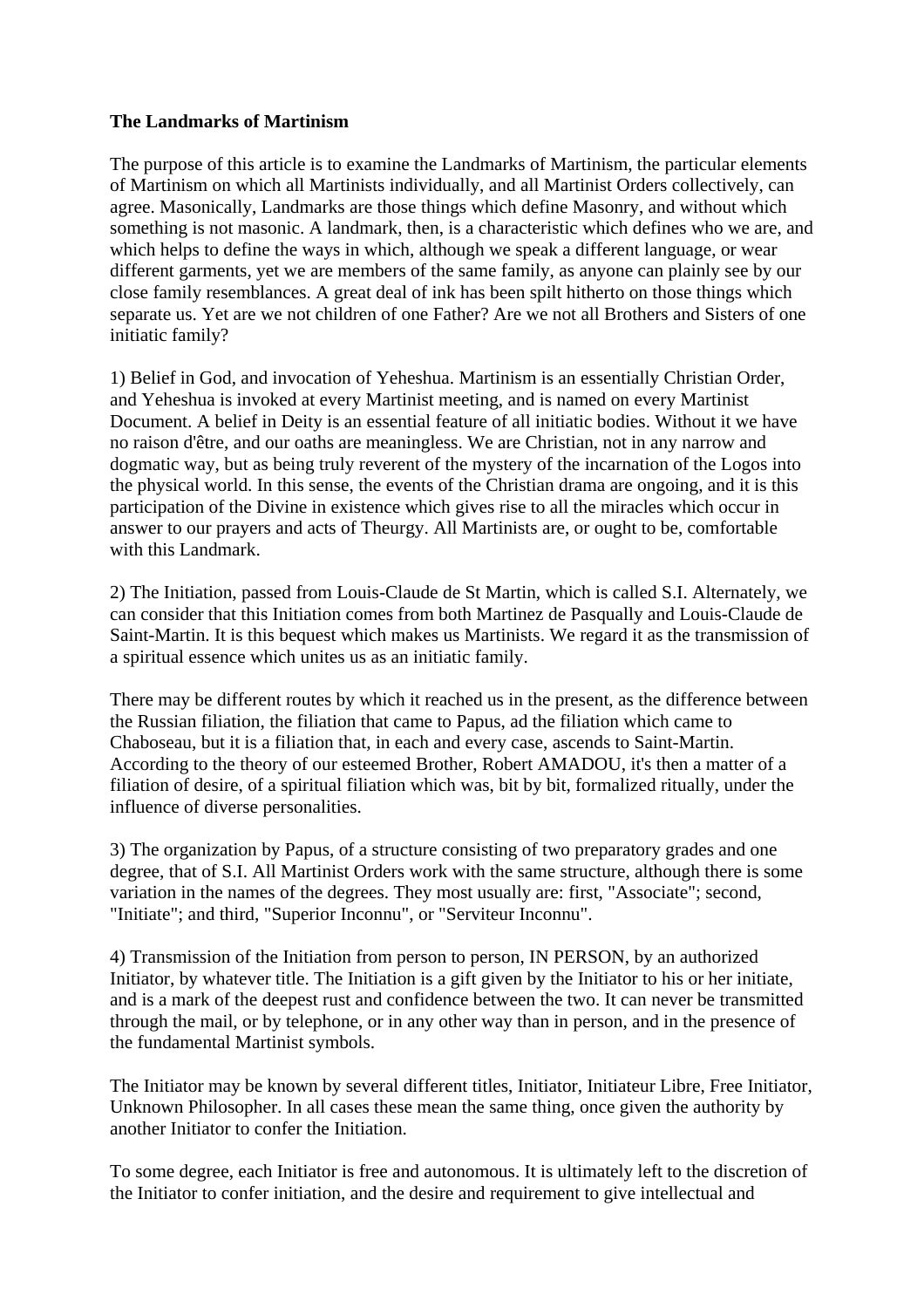spiritual charity to the Man of Desire must be balanced by an awareness of the responsibility involved. An Initiator must never act to confer the initiation on the merely curious, upon those who seek the Initiation to satisfy their own outer egos, or upon those who seek it for mercenary ends. And, this being true of the Initiation, how much more true is it of the status of an Initiator? In the hands of these rests our Tradition. While each Initiator must make every effort to preserve that heritage which is his, and to pass it on intact to posterity, yet must he also assure that that tradition is never cheapened by bestowing it on those who have not been thoroughly prepared and educated, and who are certain to maintain that tradition in purity, neither diluting it, nor cheapening it by making of it a mere commodity.

5) The Masters of the Past. These are those who have created, contributed to, and shaped our tradition, and who have passed the filiation to us. Some we all know.

Papus, Sédir, Phaneg, Maître Philippe. Others are only known to the members of one or the other lines of filiation. And some have labored so completely behind the mask that they are only known to the other Saints and great souls, and not at all to those who were around them. We invoke their presence at every meeting, and seek their guidance and protection.

6) The essential freedom of the initiate to pursue his own path of re-integration. The Martinist Order has had, since its earliest days, a syllabus of instruction and certain fundamental symbols. Aside from these, each Initiator or Group President has been free to instruct according to his understanding, and the understanding and interest of his group. Thus, Martinism is a venue, rather than a rigid curriculum, and this is as it should be, for the path of re-integration is personal. Thus, some will work within one Order, some within another, and some will work alone as free Martinists. This is as it has always been.

7) Belief in the process of re-integration as necessary to emerge from the Forest of Errors. The Martinist Order from its earliest antecedents in the Doctrine of Pasqually has always held that Man is Fallen, lost in privation, and unaware of the privileges of his first estate. The function of the schools of Don Martinez and of Louis-Claude de Saint-Martin has always been to remind Man of the glories of his supernal origins and indicate a path of return. Some will prefer to follow an operative path, and some the Path of the Heart, but, whichever path may be elected, the journey must be undertaken and completed.

8) The Use of the Symbolic Cloak, Mask, and Cordelier. It doesn't really mater if the cloak is black, white or red; or the Cordelier for the S.I. is white, red, or gold; or has three knots, five, or none at all. All Martinists make use of these three profound symbols, and the underlying meaning of them is in all cases the same.

9) The use of three cloths, black, red, and white. As with the cloak, mask, and cordelier, these are in universal use, and their symbolism is everywhere explained in much the same way.

10) The use of the Trigone of Luminaries. Atop a Martinist altar are three white tapers, disposed in triangular form. In some lodges these are only used in two degrees, in others in all three, but unlit in one. The symbolism, however, is ever the same, and can be agreed upon by all Martinists.

11) The use of the Martinist Pantacle. In some Orders this is on the floor in the East, in others above the Initiator's chair, in others in both places. It is on all Martinist documents, and constitutes a universal Martinist symbol.